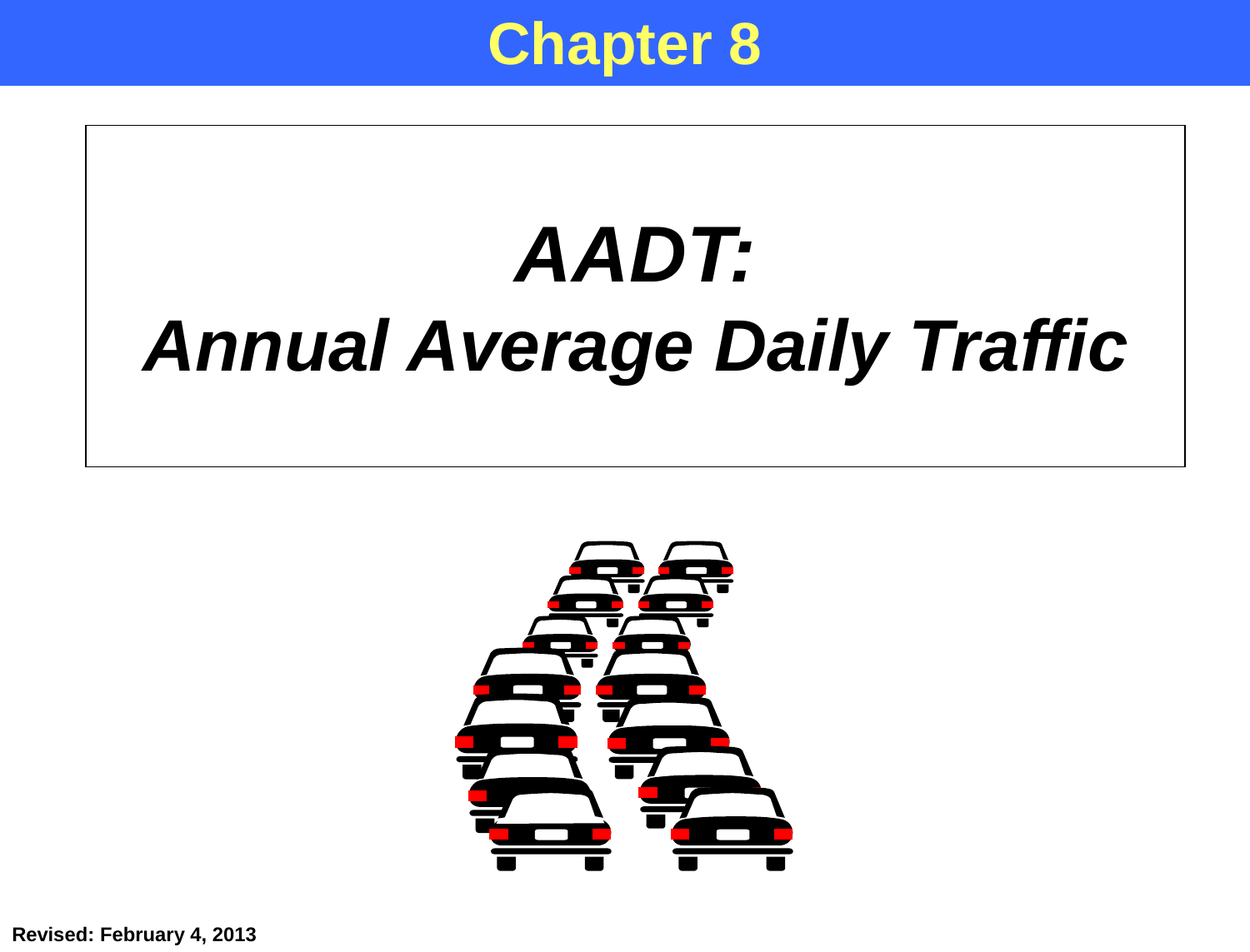# **AADT vs. ADT**

#### **AADT**

Annual average daily traffic - taken over year and divided by the number of days within the year; normalizes seasonal, special event, and other fluctuations (used for crash analyses)

#### **ADT**

Average daily traffic - taken over a period of a few days or weeks; does not normalize seasonal, special event, and other fluctuations (NOT used for crash analyses)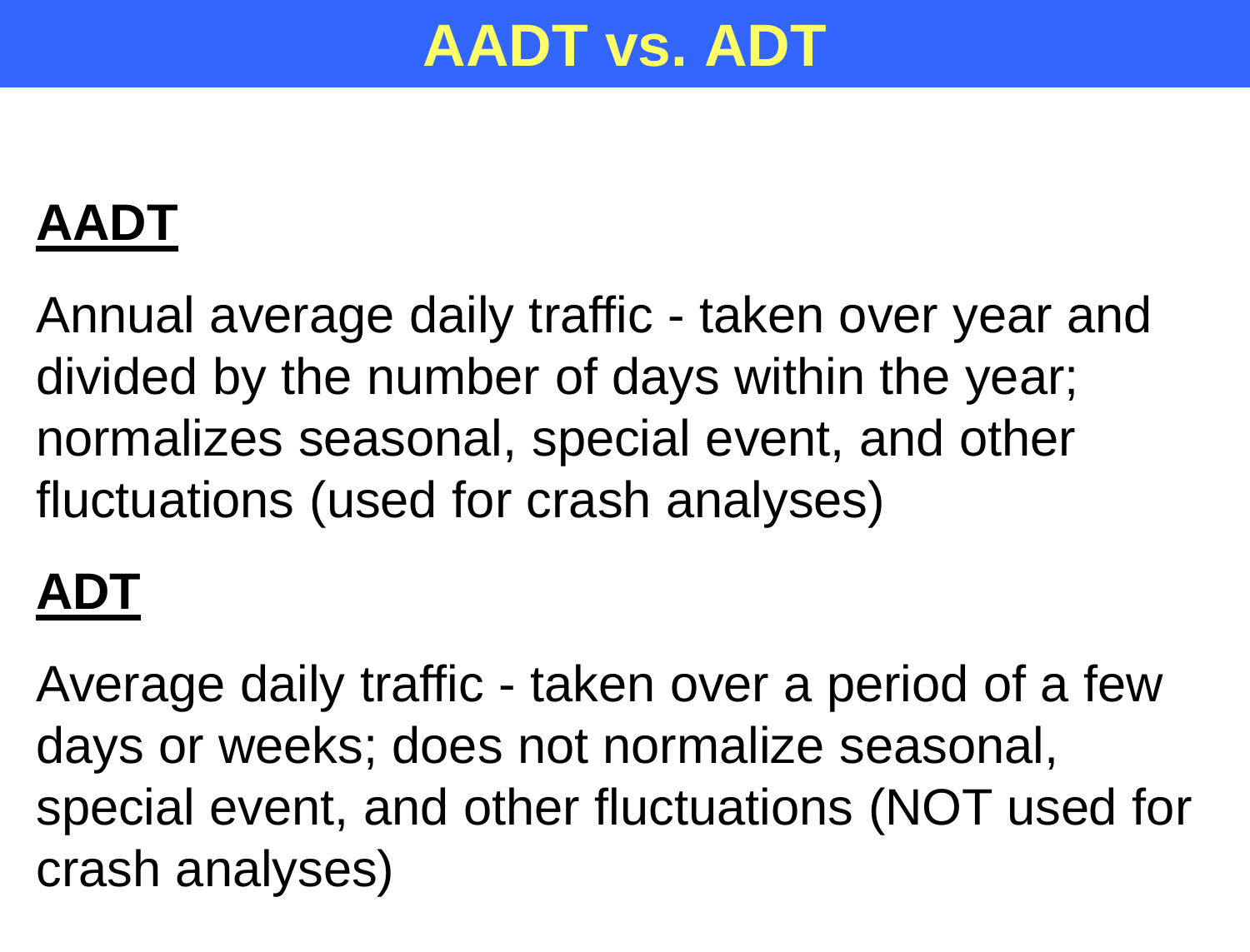#### **AADT Data**



#### **TEAAS Resources and Information Mileposting, TEAAS Links**

<sup>◆</sup> ▶ Resources ▶ Traffic Safety ▶ TEAAS Resources and Information

#### **TEAAS Mileposting**

Mileposting is the process of determining the location of features on a road, in miles, from the beginning of the road, and is a fundamental requirement of the Traffic Engineering and Accident Analysis System (TEAAS) necessary for crash studies and analyses, crash rates, and ordinance overlap checks. Mileposts are based on information in NCDOT's Linear Referencing System (LRS) maintained by the Geographic Information Systems (GIS) Unit, and are used to determine where crashes occurred, or where ordinances are located, in relation to roadway features. Features requiring mileposts are intersections and interchanges, at-grade railroad crossings, mile markers, structures (that carry the road), and political boundaries (municipal, county, and state lines).

#### **Mileposting Links**

| Exclusion List (LRS sycnchronization) |  |
|---------------------------------------|--|
| Guidelines.pdf                        |  |
| High Order Routes Sheet.zip           |  |

**Employee Directory** Staff contacts for Transportation Safety and Mobility.

#### **Local City Crash Reports**

Charlotte Crash Reports

Greensboro Police Reports

Raleigh Crash Reports

Wilminton Police Reports

Winston-Salem Crash Reports

**Links and Information** 

#### **Links and Information**

Bridge Document Management System (BridgeDocs)

County GIS Maps

**Crash Rates** 

DMV CrashWeb

DMV CrashWeb Access North Carolina Identity Management Service (NCID)

DMV CrashWeb NCID New Account Instructions

DMV User Management Application (UMM)

Historical Roadway Characteristics Data  $(MLI1)$ 

Information, Mapping, & Graphics (IMG)

List of County Information

**MANTIS Bug Tracking System** 

NCDOT GIS Data Layers

**NCDOT GIS Unit** 

Project Breakdown Maps

Project Search

Project Server (bey let date)

SR Number Lookup

**TEAAS Website** 

**TRACS Website** 

Volume (AADT) Maps

**https://connect.ncdot.gov/resources/safety/Pages/TEAAS%20Information.aspx**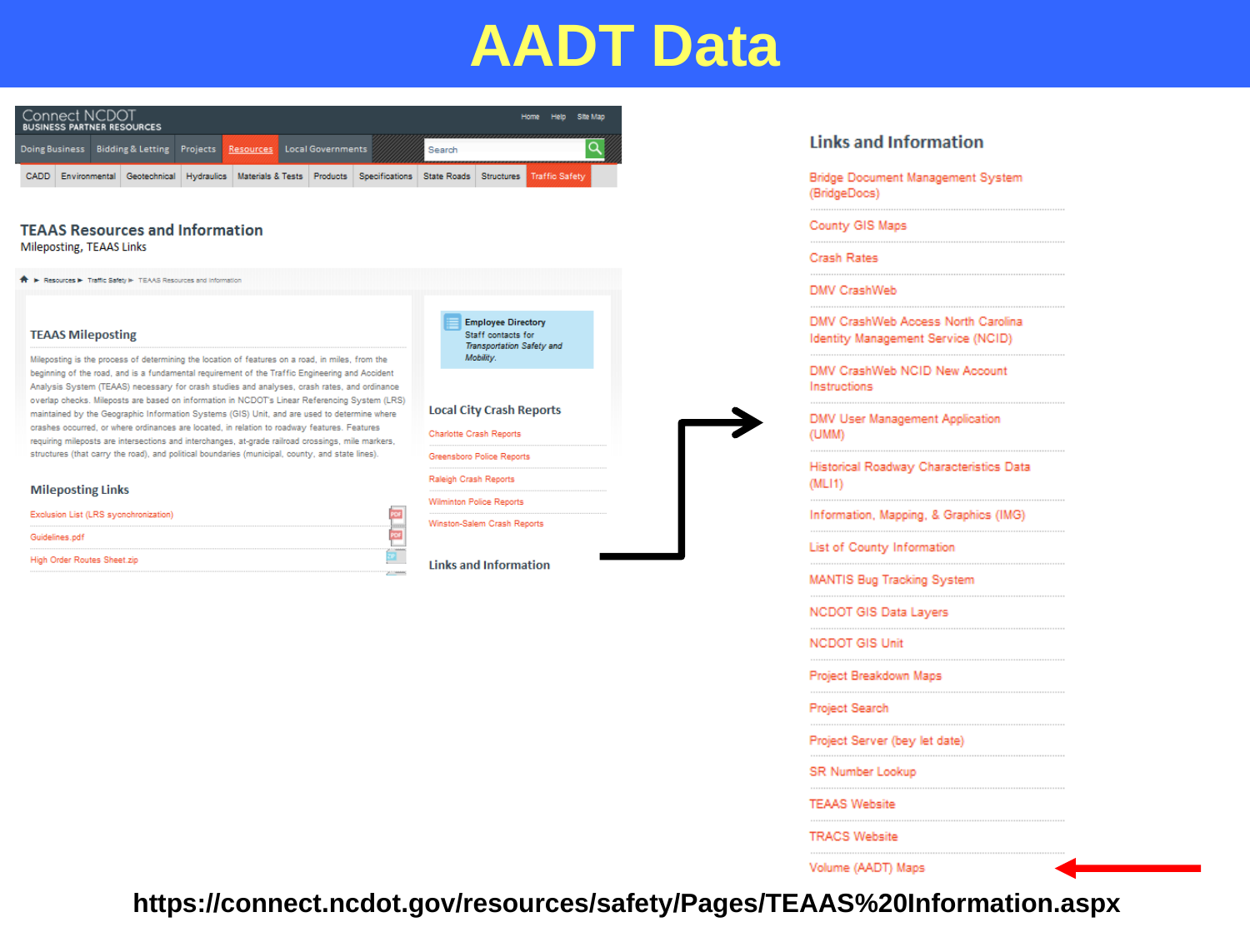# **AADT Data (cont.)**

- Mainline interstates, freeways, and major arterials are generally counted every year
- Collectors and most local routes are generally counted every other year
- Low volume local routes may never be counted and, therefore, their volumes may have to be estimated
- Municipal street volumes are usually not maintained by the NCDOT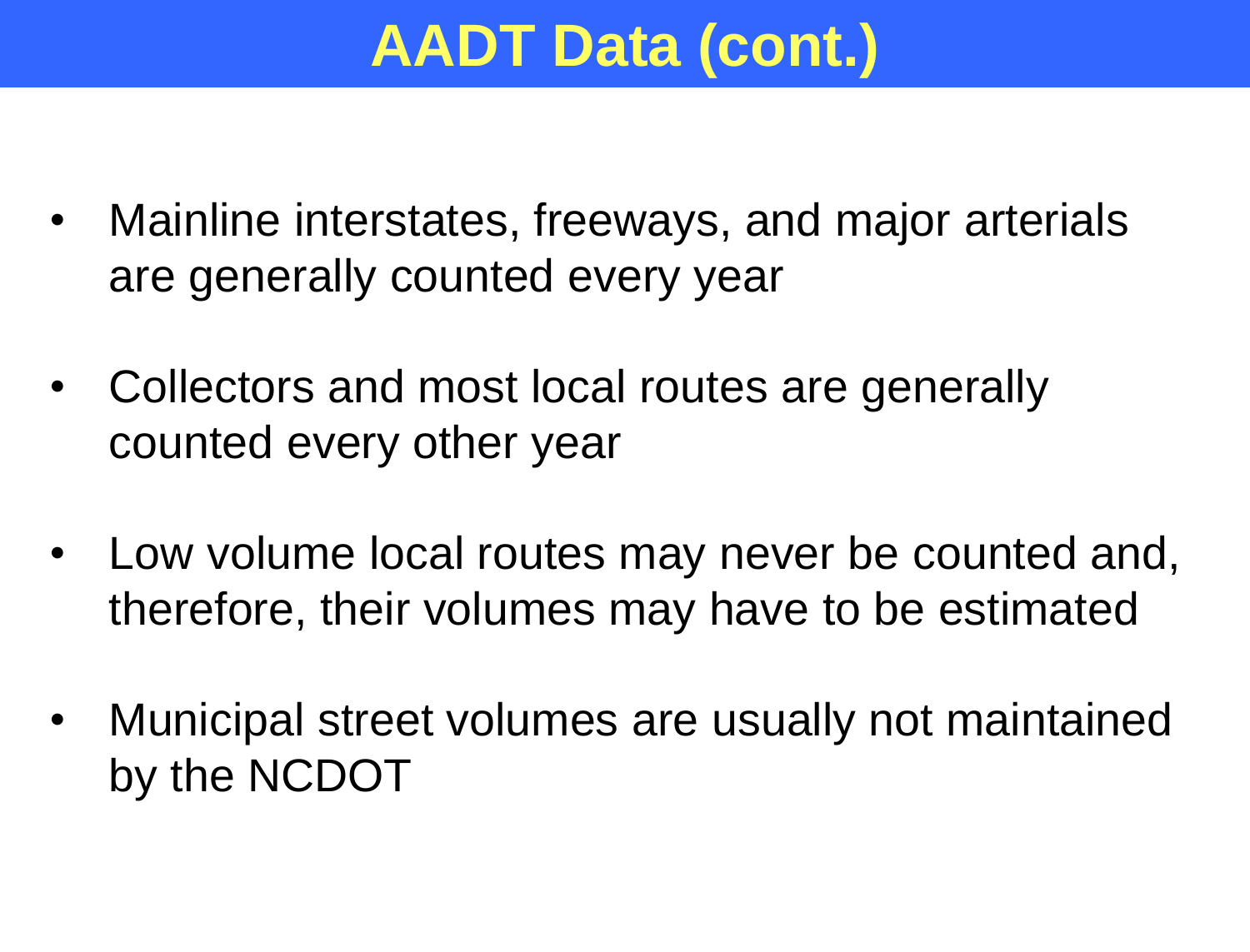# **AADT Data (cont.)**

| NCDOT                                                   | <b>ORTH CAROLINA DEPARTMENT OF TRANSPORTATION</b>                                                                                                                                                                                                                        |                       |                                       | Home   About   Careers   Contact   Search |                     |                                 |
|---------------------------------------------------------|--------------------------------------------------------------------------------------------------------------------------------------------------------------------------------------------------------------------------------------------------------------------------|-----------------------|---------------------------------------|-------------------------------------------|---------------------|---------------------------------|
|                                                         | Connecting people and places safely and efficiently, with accountability and environmental sensitivity<br>to enhance the economy, health and well-being of North Carolina.                                                                                               |                       |                                       |                                           | <b>NCDOT Mobile</b> | Urban AADT                      |
|                                                         | <b>Business</b><br><b>DMV</b><br><b>Newsroom</b>                                                                                                                                                                                                                         | <b>Programs</b>       | <b>Projects</b>                       | <b>Travel &amp; Maps</b>                  |                     | maps are                        |
| <b>Travel &amp; Maps</b>                                | Home $\hat{A}$ » Travel & Maps $\hat{A}$ » State Mapping Resources $\hat{A}$ » Traffic Volume Maps                                                                                                                                                                       |                       |                                       |                                           |                     |                                 |
| <b>Traveler Information</b><br><b>Management System</b> | <b>Traffic Volume Maps</b><br>Traffic Volume (AADT) Maps are a product created by the Traffic Survey Group in cooperation with the SRMU Mapping                                                                                                                          |                       |                                       |                                           |                     | available for the<br>years 1997 |
| 511 Information Line                                    | Section. The county and urban maps supplied by the mapping section serve as a foundation for Traffic Survey employees to<br>identify locations known as "count stations". Traffic Surveys labels each of these stations with the Annual Average Daily                    |                       |                                       |                                           |                     |                                 |
| <b>Drive Green Save Green</b>                           | Traffic counts. PDF's of the current AADT maps are available below.                                                                                                                                                                                                      |                       |                                       |                                           |                     | through 2011                    |
| <b>Evacuation Maps</b>                                  | If you are interested in learning more about Traffic Survey's mission, traffic data collection process and traffic<br>data products, please visit their website.                                                                                                         |                       |                                       |                                           |                     | (depending on                   |
| <b>H.O.V. Lane Information</b>                          | If you have further questions concerning Traffic Count Data Information, please contact the NCDOT Traffic Survey C                                                                                                                                                       |                       |                                       |                                           |                     | the urban area)                 |
| N.C. 12 Recovery Efforts                                | By clicking on the Traffic Volume Map links below, you can access the individual county sheets in PDF format of the name of the                                                                                                                                          |                       |                                       |                                           |                     |                                 |
| <b>Incident Management</b><br><b>Assistance Patrols</b> | county will be followed by a number. These numbers represent each sheet, i.e., Sheet 2 of 9. If you do not know which sheet<br>you need, click on the "sheet key". If a sheet key is not available, you can ALWAYS find a sheet key in the 1st sheet for each<br>county. |                       |                                       |                                           |                     |                                 |
| <b>Maps &amp; Publications</b>                          |                                                                                                                                                                                                                                                                          |                       |                                       |                                           |                     |                                 |
| <b>Road Rules</b>                                       | <b>Urban Area AADT Traffic Maps</b><br>To view available Urban AADT Maps, please click one of these links:                                                                                                                                                               |                       |                                       |                                           |                     |                                 |
| <b>Safety Tips</b>                                      | • Asheville                                                                                                                                                                                                                                                              | <b>Durham</b>         | Greenville                            | • Rocky Mount                             |                     | <b>County AADT</b>              |
| <b>Scenic Byways</b>                                    | $\blacksquare$ Burlington                                                                                                                                                                                                                                                | <b>E</b> Fayetteville | $\blacksquare$ Hickory                | • Wilmington                              |                     | maps are                        |
| <b>State Mapping Resources</b>                          | Chapel Hill                                                                                                                                                                                                                                                              | ■ Gastonia            | - High Point                          | <b>N</b> Winston Salem                    |                     | available for the               |
| $\Box$ Straightline Diagrams                            | • Charlotte                                                                                                                                                                                                                                                              | Goldsboro             | <b>Jacksonville</b>                   |                                           |                     |                                 |
| □ Traffic Volume Maps                                   | Concord & Kannapolis                                                                                                                                                                                                                                                     | Greensboro            | Raleigh                               |                                           |                     | years 1999                      |
| □ Secondary Roads Lookup                                |                                                                                                                                                                                                                                                                          |                       | View All Available Urban Traffic Maps |                                           |                     | through 2011                    |
| Order Paper Maps                                        |                                                                                                                                                                                                                                                                          |                       |                                       |                                           |                     |                                 |
| State Mapping FAQs                                      | <b>County Area AADT Maps by Year</b>                                                                                                                                                                                                                                     |                       |                                       |                                           |                     |                                 |
| <b>Twitter Updates</b>                                  | To view available County AADT Maps, please click on of these links:                                                                                                                                                                                                      |                       |                                       |                                           |                     |                                 |
| PDF<br><b>Snow Clearing</b><br><b>Policy</b>            |                                                                                                                                                                                                                                                                          |                       | 2007<br>2005<br>2006                  | 2008<br>2009<br>2010                      | 2011                |                                 |

http://www.ncdot.gov/travel/statemapping/trafficvolumemaps/default.html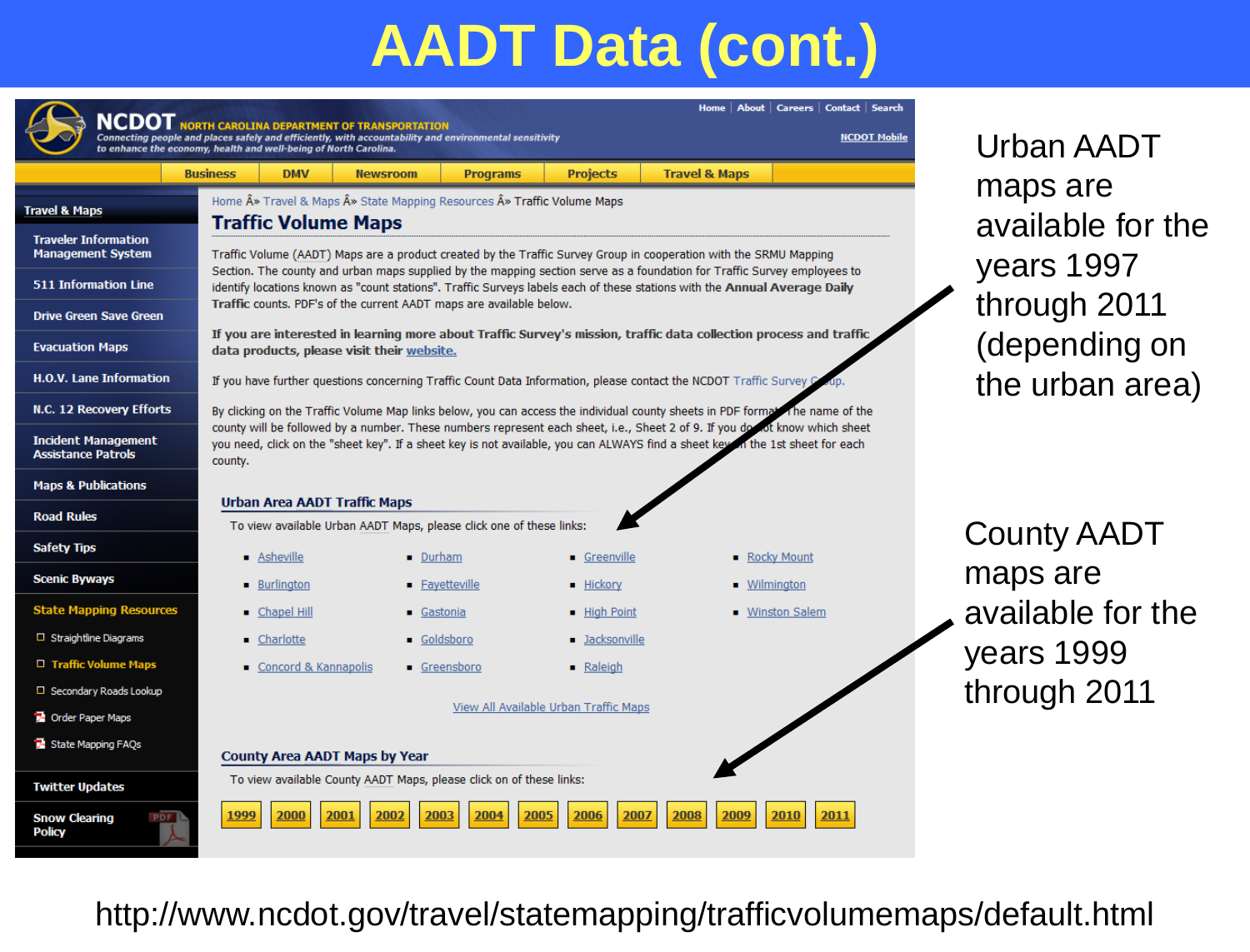# **AADT Data (Cont.)**



county map AADT counts (state-maintained roads only)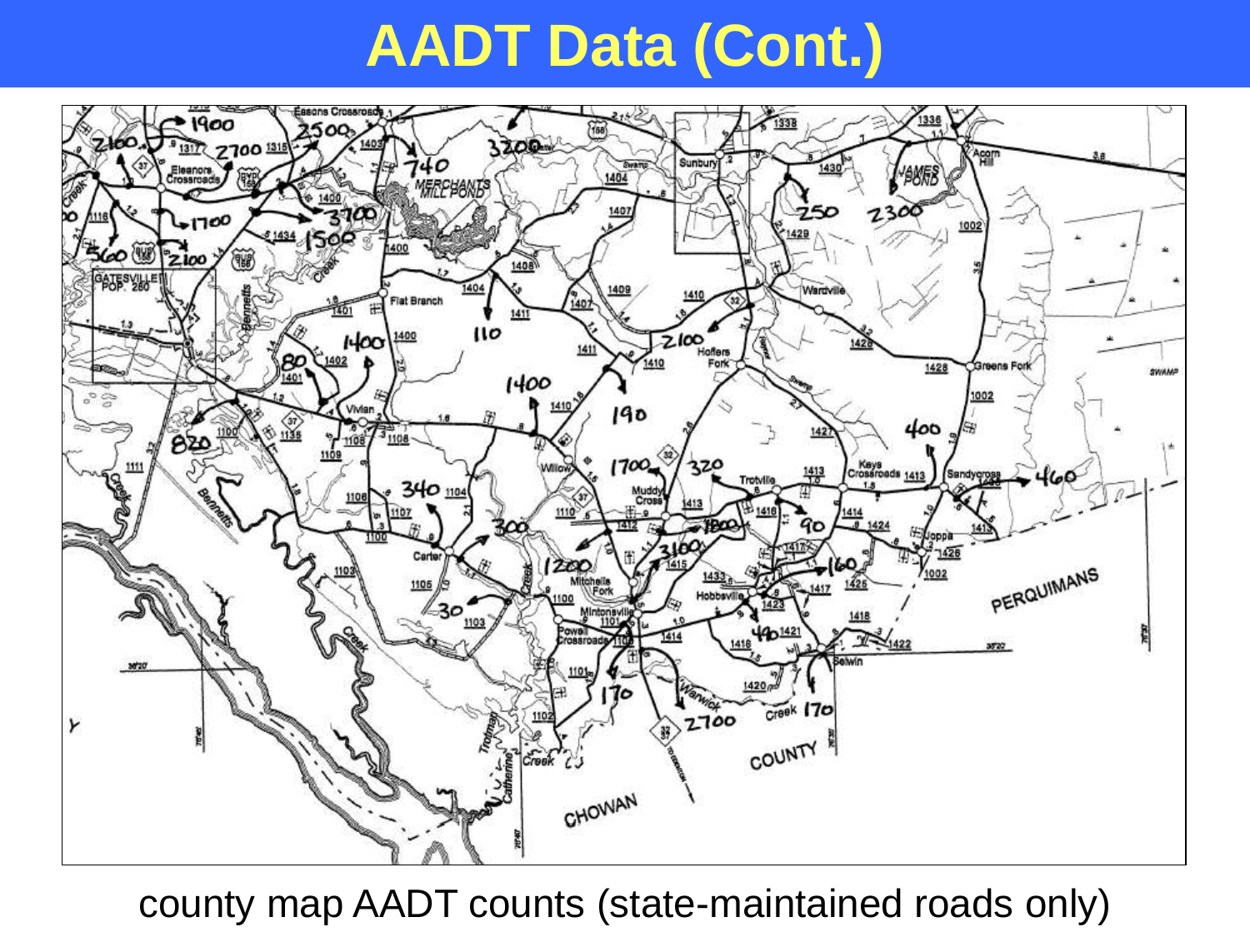# **AADT Data (Cont.)**



urban AADT counts (state-maintained roads + some local roads)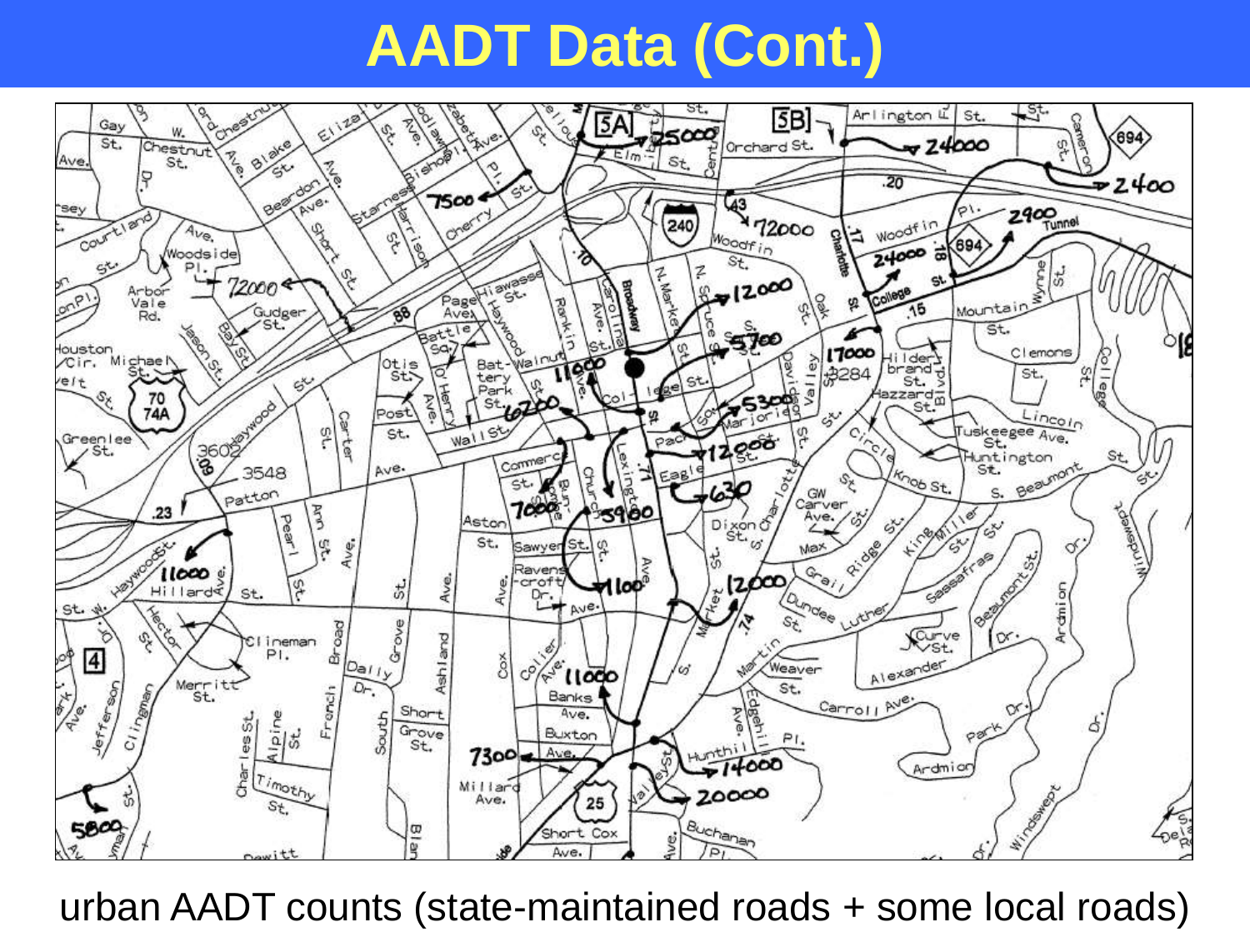# **AADT Data (Cont.)**

Traffic volumes tend to increase over time. Because traffic volumes are used to calculate crash rates, it is recommended that the median year's volume is used in crash analyses so that crash rates (CR) are not artificially inflated or deflated:

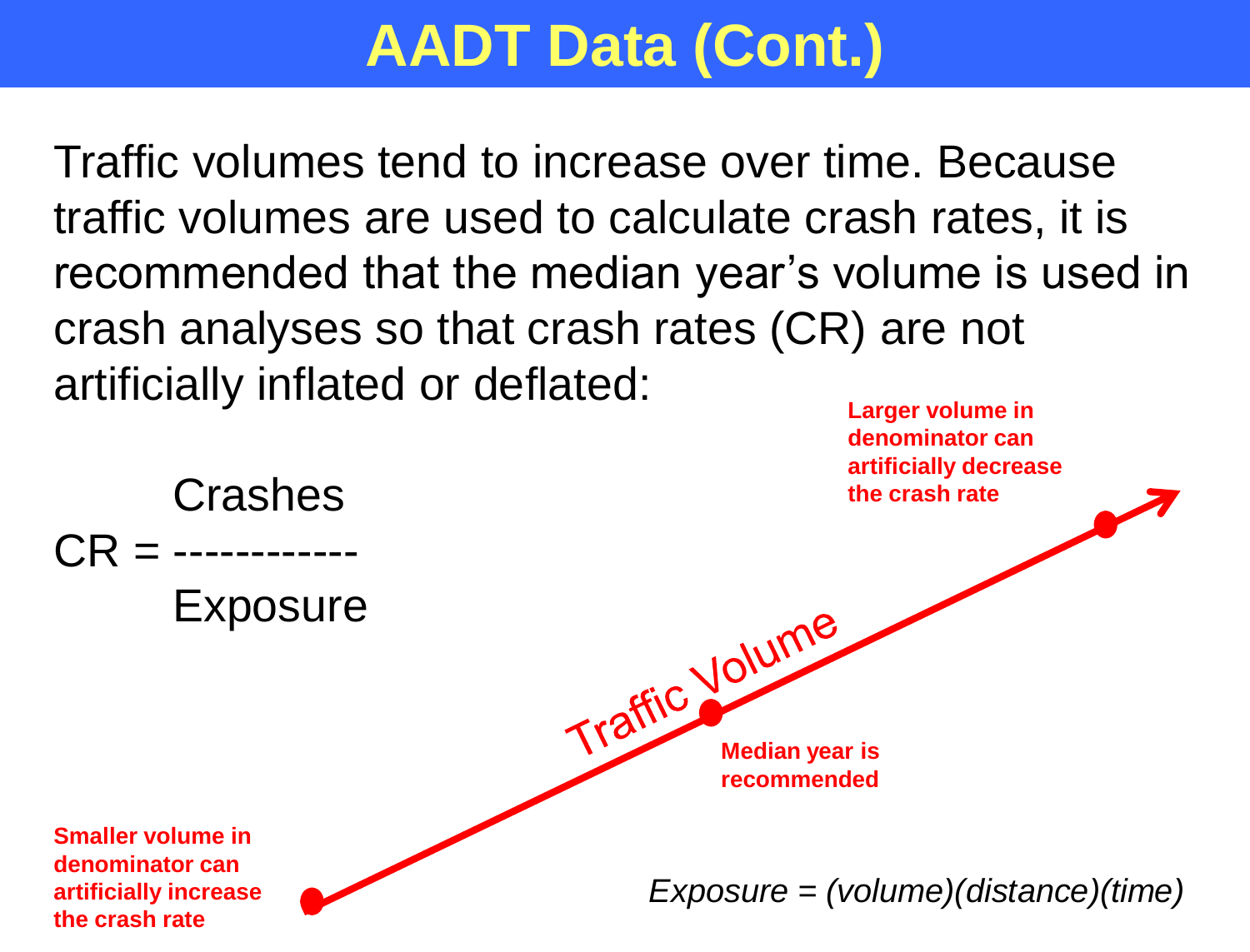# **AADT Data (cont.)**

- Used in calculating crash rates on the Intersection and Strip Analysis reports.
- Estimates the vehicle traffic through the study area
- Use the median year's AADT for a study.
- AADT data can be estimated by assuming an AADT growth rate of 3% per year.

**NOTE: Only use AADT data from NCDOT Traffic AADT maps, volume counts, or some other accurate source!**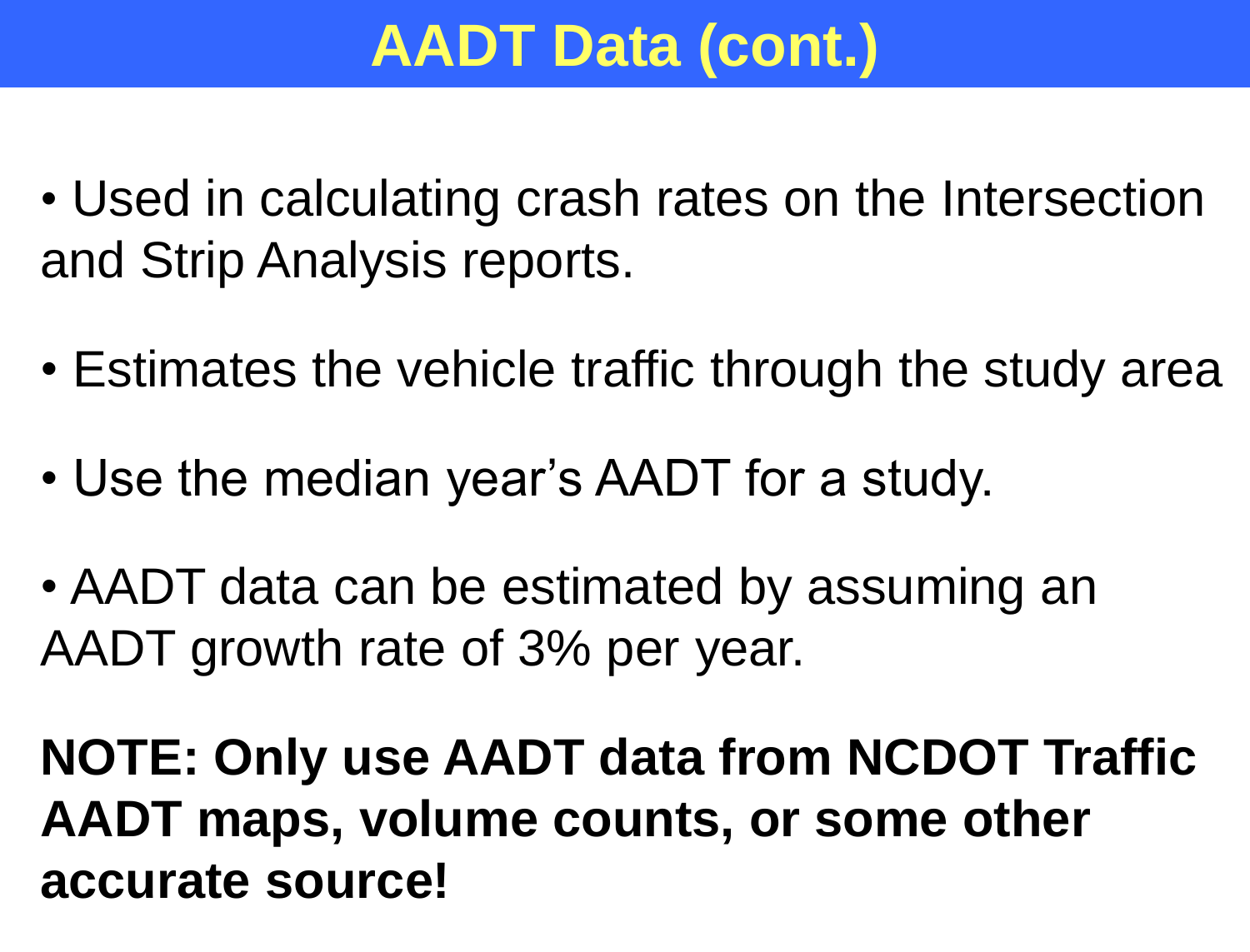# **AADT Data (cont.)**

- For intersections, if the AADT for a leg is missing then the AADT from the opposite leg may be extended through the intersection
- If an AADT is not given, local knowledge can be used to estimate an AADT
- Growth rates other than the usual 2% and 3% may be used if based on other information or local knowledge
- A modification rate of ±1.03 may be used instead of the adjustment formula
- **Averages and estimates are now acceptable!**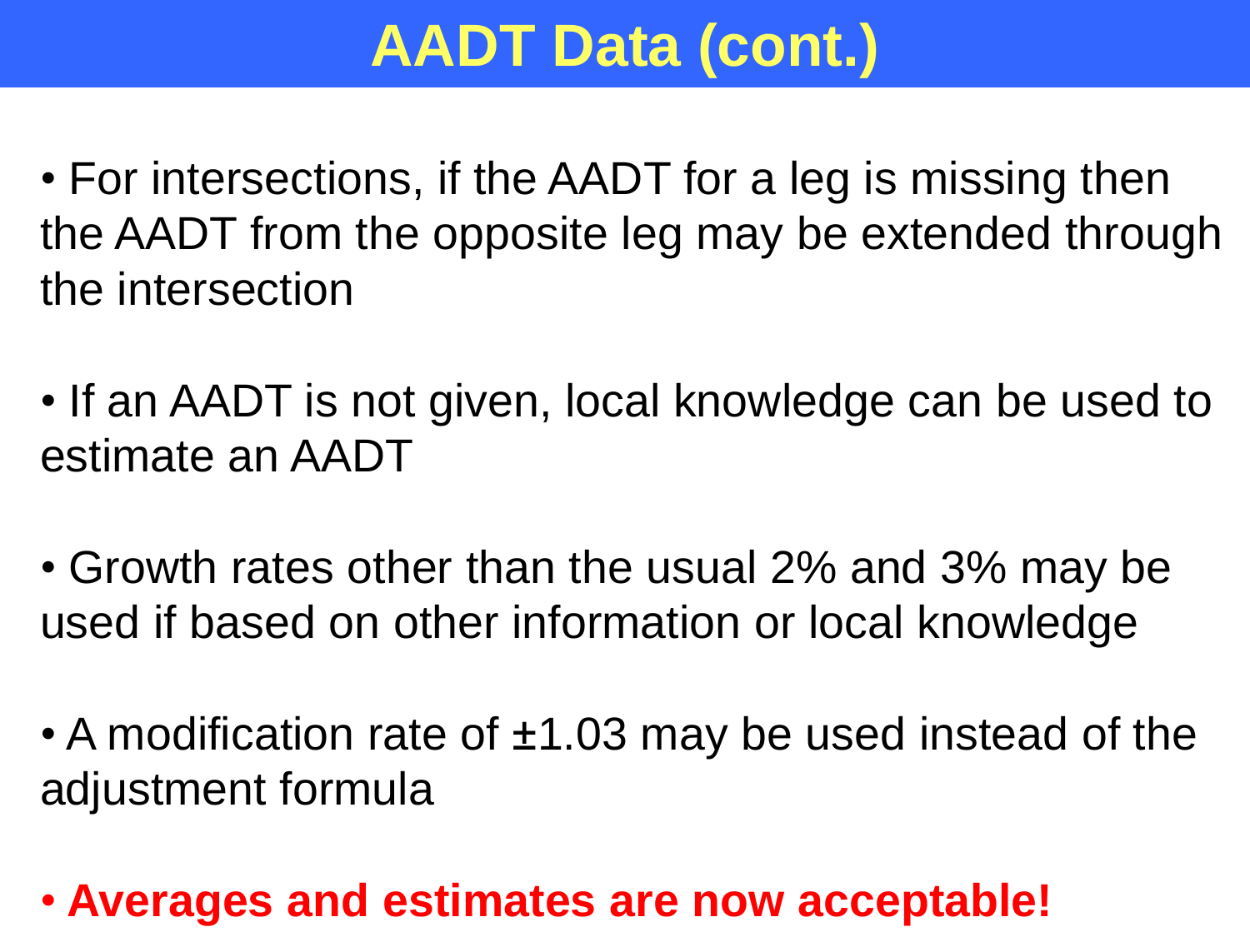### **AADT Adjustment Formula**

This formula is used if the AADT is not in the median year and the AADT needs to "grow" or "shrink" to the median year. Standard adjustment rates of 2% for rural locations and 3% for urban locations are used.

Adjusted AADT = 
$$
=
$$
 
$$
AADT * \left(1 + \frac{\alpha}{\beta}\right)^n
$$

Where:

- $n =$  Number of years (positive if adjusting up and negative if adjusting down)
- $\%$  = adjustment rate (rural or urban)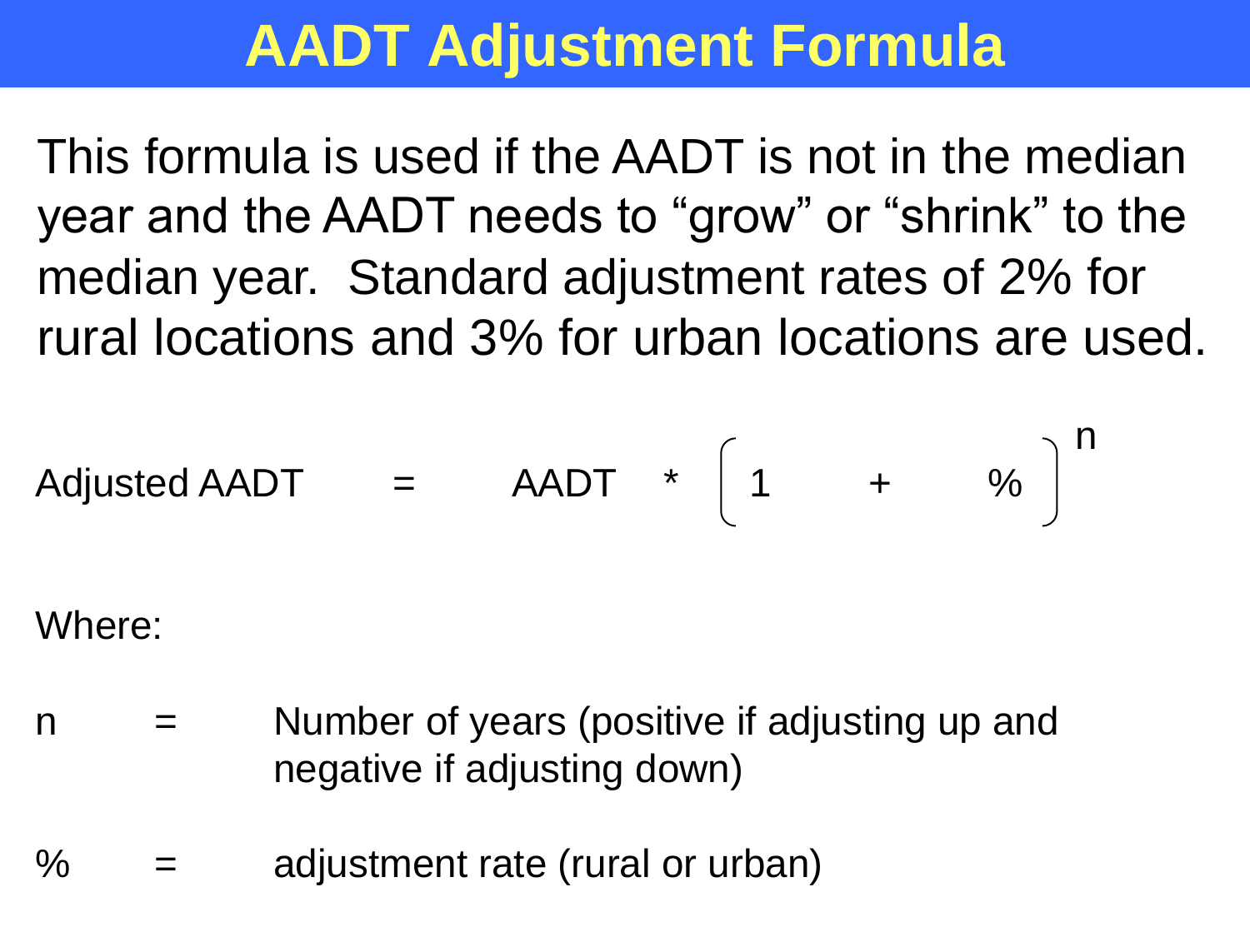# **AADT Adjustment Example**

A study is being completed in a rural location with a date range of January 1, 2000 through December 31, 2002. The desired median year is 2001. However, the only AADT available is a 1999 AADT of 3,000 vehicles per day (VPD). The AADT would need to be adjusted for two years at a 2% growth rate:

$$
adjusted AADT = 3,000 * \left[1 + 0.02\right]^2
$$

 $3121 \approx 3,100$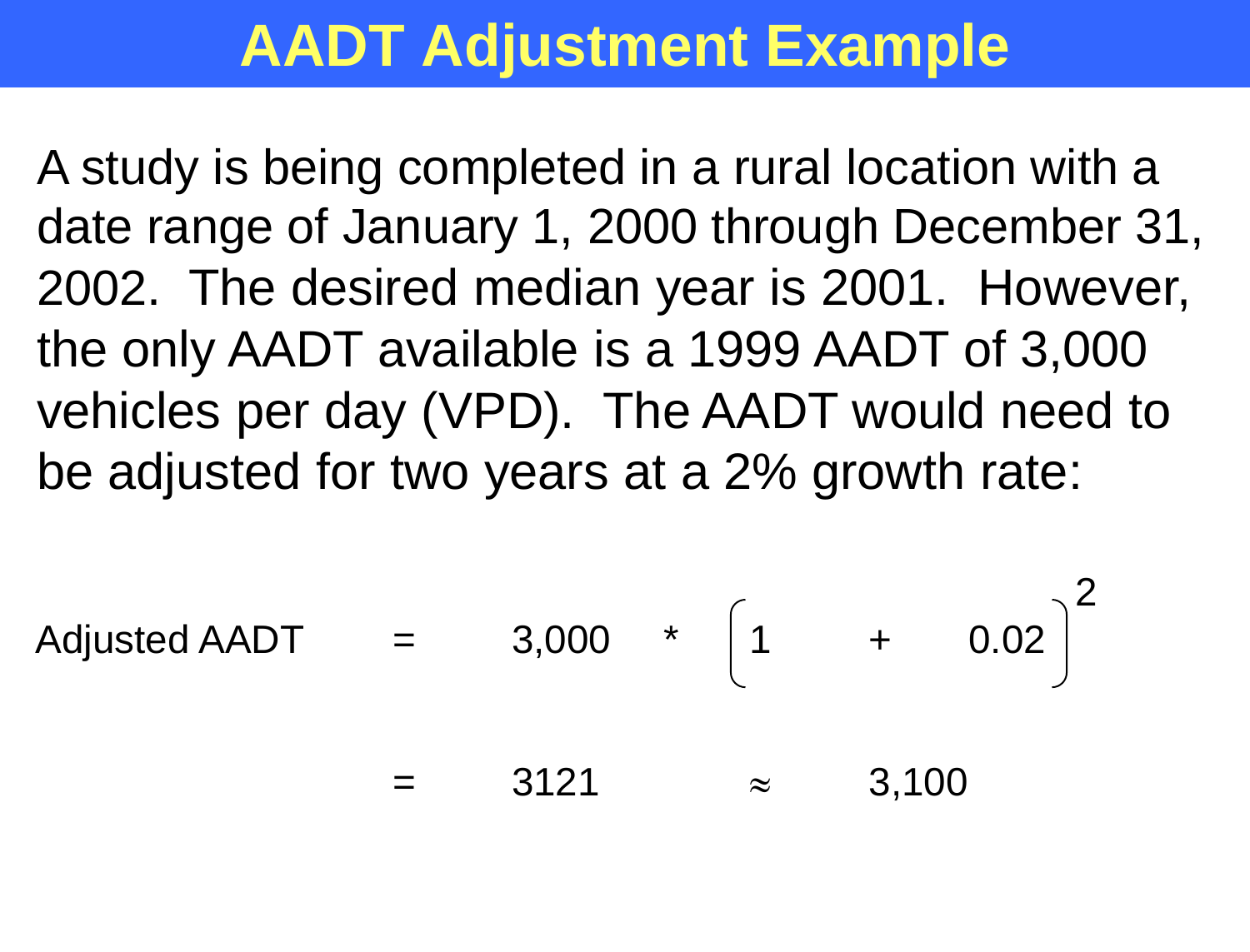# **AADT Averages and Estimates**

AADT averages and estimates can be calculated as follows…

| <b>Example 1:</b><br>(missing year in middle)  |        |
|------------------------------------------------|--------|
| Year                                           | Volume |
| 2007                                           | 17,000 |
| 2006                                           | 7      |
| 2005                                           | 13,000 |
| $2006 = 15,000 VPD$<br>$((17,000 + 13,000)/2)$ |        |

| <b>Example 2:</b>     | (multiple missing years)            |
|-----------------------|-------------------------------------|
| Year                  | Volume                              |
| 2009                  | 25,000                              |
| 2008                  | ?                                   |
| 2007                  | ?                                   |
| 2006                  | $\overline{?}$                      |
| 2005                  | 18,000                              |
| $= 7,000 / 4 = 1,750$ | $(25,000 - 18,000) / (2009 - 2005)$ |
| Therefore,            |                                     |
|                       | $2006 = (18,000 + 1,750) = 19,750$  |
|                       | $2007 = (19,750 + 1,750) = 21,500$  |
|                       | $2008 = (21,500 + 1,750) = 23,250$  |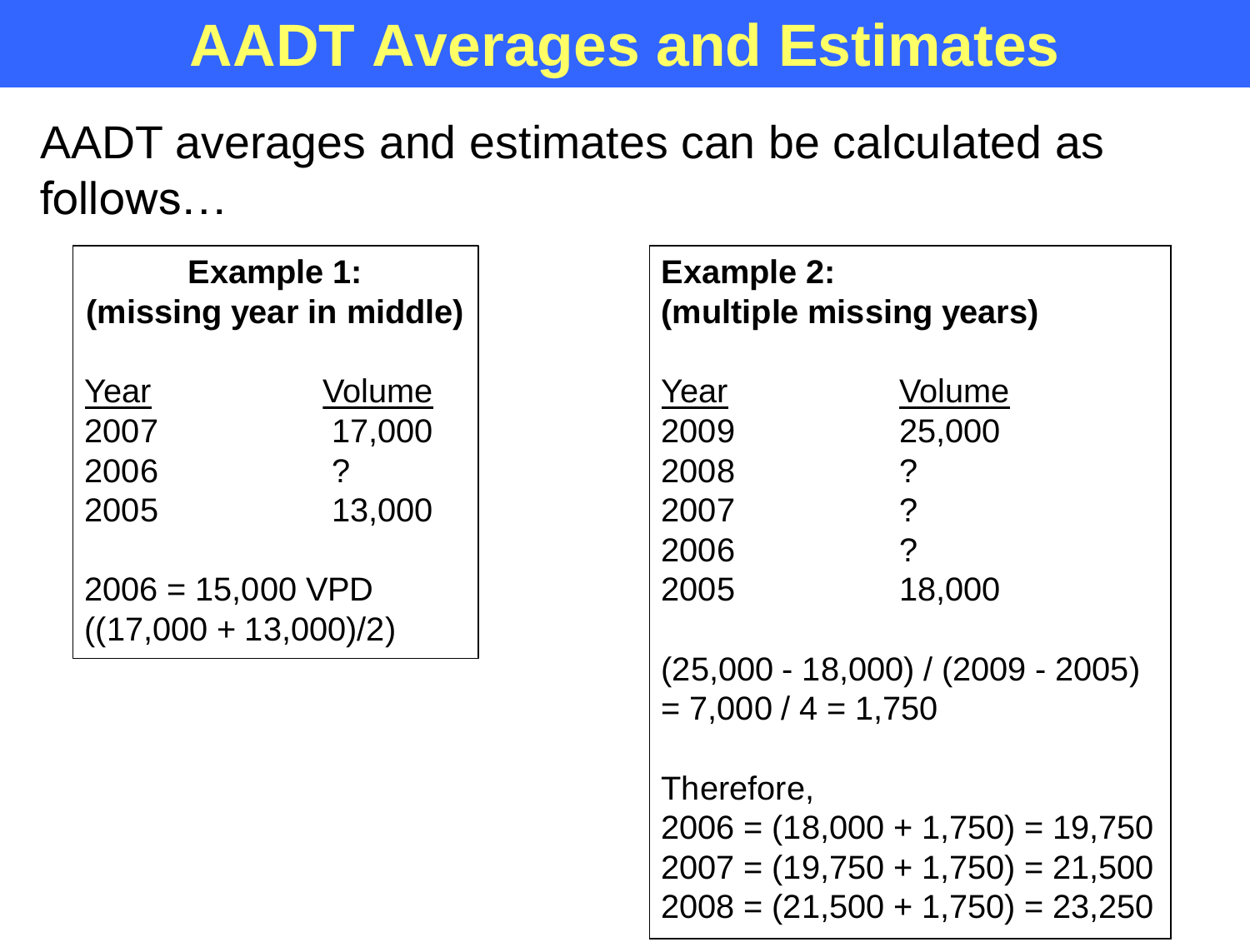# **AADT Averages and Estimates (Cont.)**

AADT averages and estimates can be calculated as follows…

| <b>Example 3:</b><br>(missing future year)                                                               |                          |
|----------------------------------------------------------------------------------------------------------|--------------------------|
| Year<br>2011<br>2010<br>2009                                                                             | Volume<br>9,800<br>9,400 |
| Growth rate 2009 to 2010 is<br>$(9,800 - 9,400) / 9,400$<br>$= 0.0425 = 4.3\%$                           |                          |
| Therefore, assume same rate:<br>$2011 = 9,800 + (9,800 * 4.3%)$<br>$= 10,217$<br>(rounded to 10,200 VPD) |                          |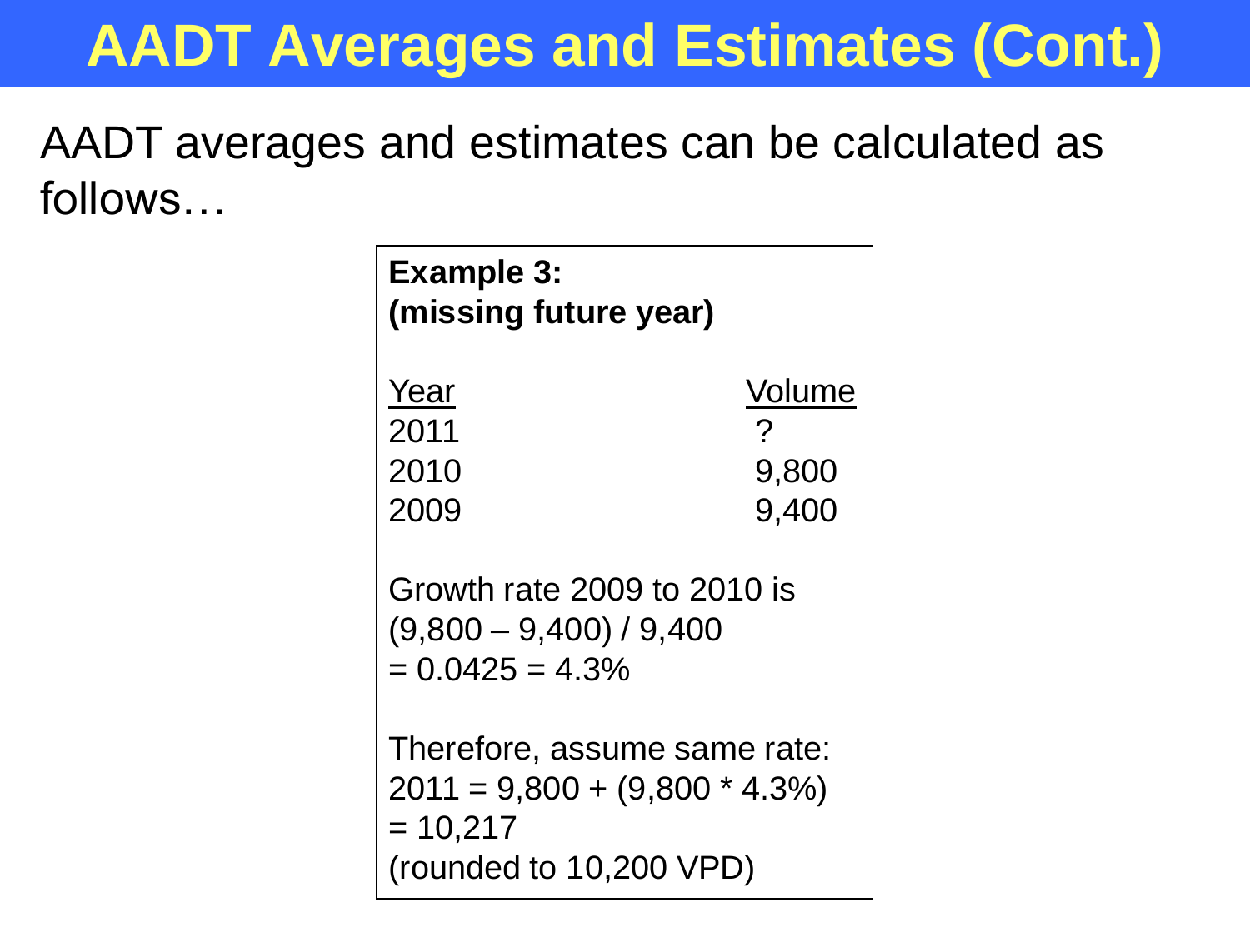#### **AADT Averages and Estimates Exercise**

What are the volumes for 2007 and 2008?

| Year | Volume        |
|------|---------------|
| 2009 | 10,000        |
| 2008 | $\mathcal{P}$ |
| 2007 | $\mathcal{P}$ |
| 2006 | 6,400         |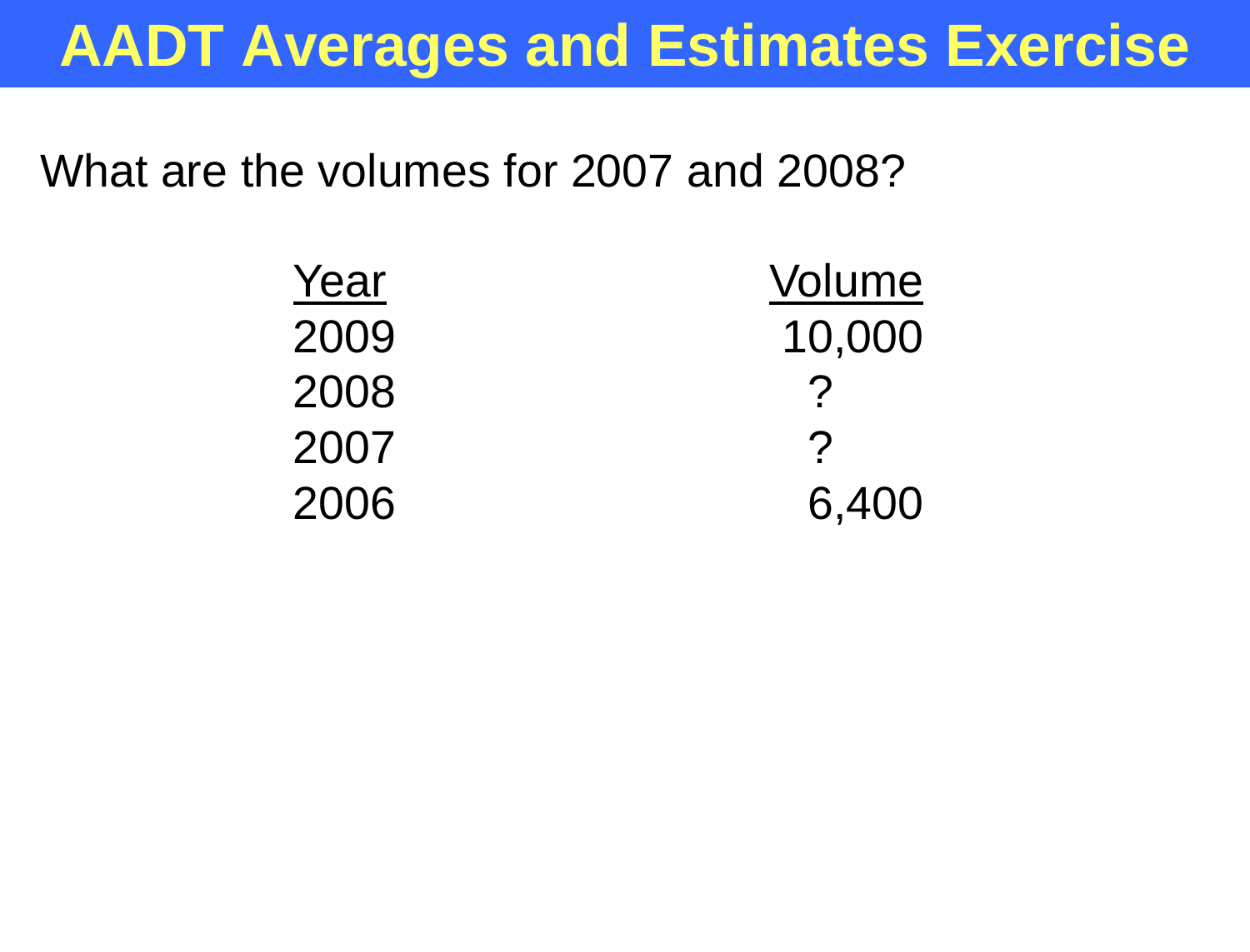#### **AADT Averages and Estimates Exercise**

What are the volumes for 2007 and 2008?

| Year | Volume |
|------|--------|
| 2009 | 10,000 |
| 2008 | 8,800  |
| 2007 | 7,600  |
| 2006 | 6,400  |

**(10,000 – 6,400) / (2009 – 2006) = 3,600 / 3 = 1,200**

**Therefore: 2007 = 6,400 + 1,200 = 7,600 2008 = 7,600 + 1,200 = 8,800**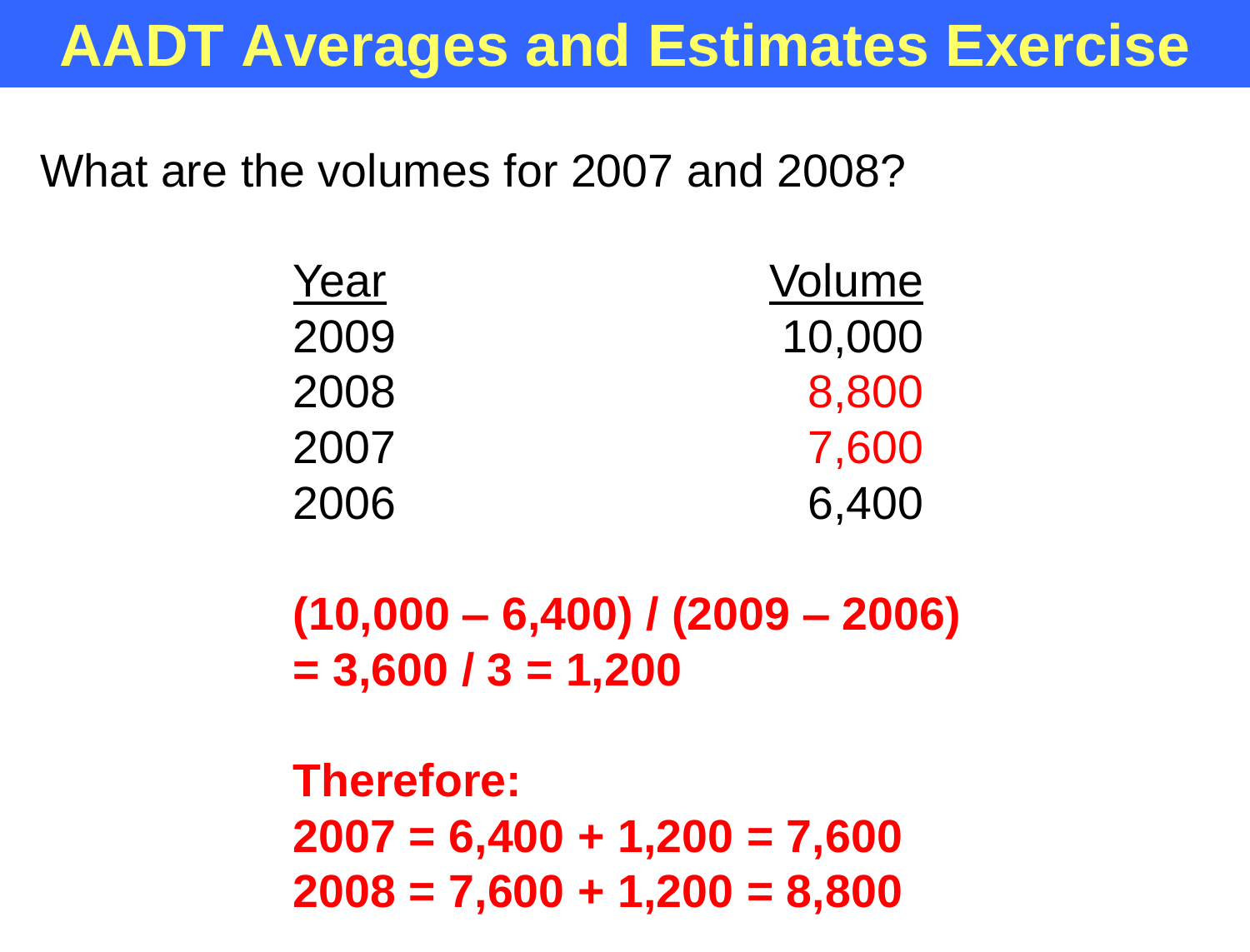Calculate AADT for an intersection by:

- 1) Adding up the counts from all the legs
- 2) Dividing the total AADT by 2 (Done to counteract the fact that each vehicle passing through intersection is counted twice, once entering and once leaving)

3) Round the result (usually to the nearest hundred)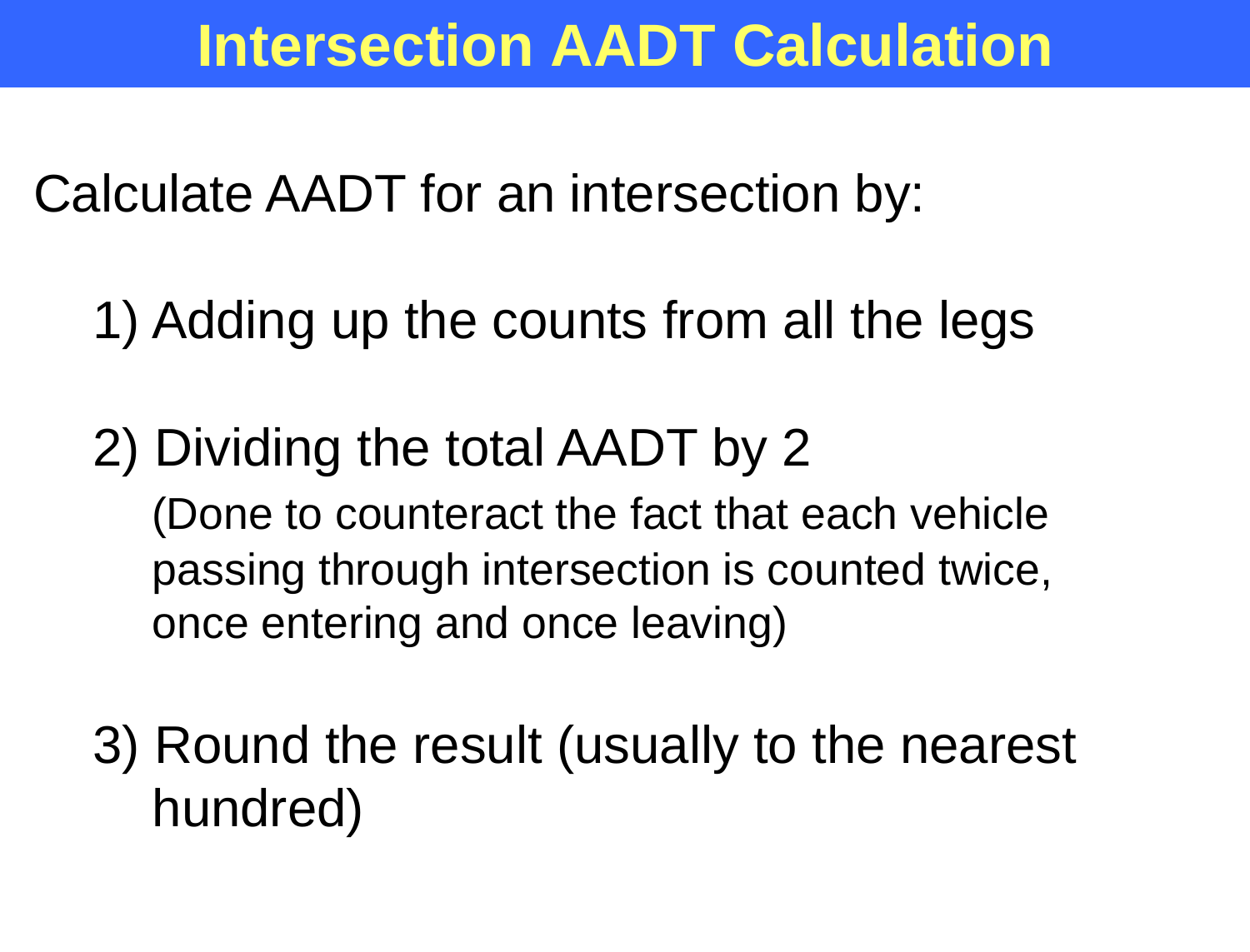### **Intersection AADT Calculation Example**



**the opposite leg may be extended through the intersection**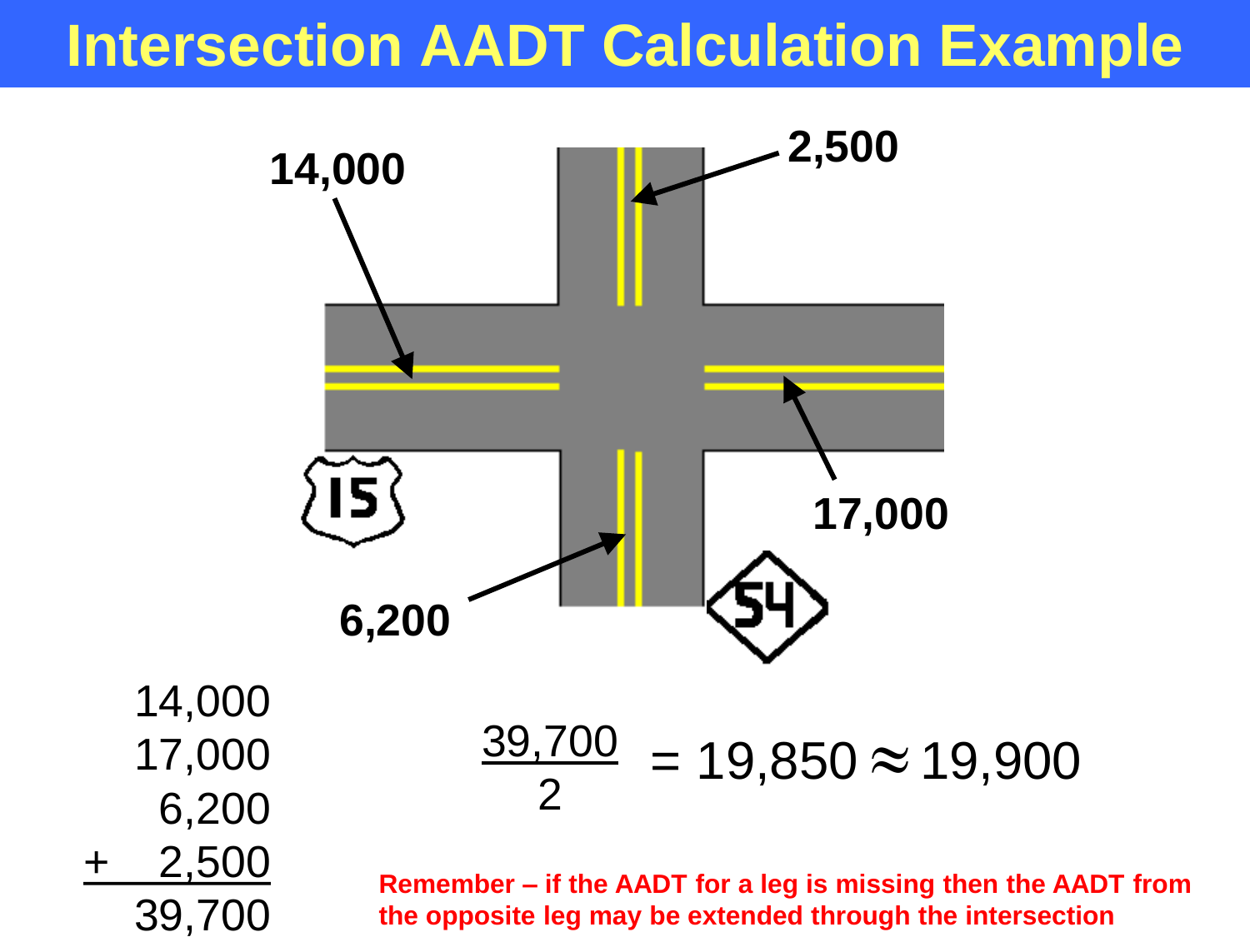#### **Intersection AADT Calculation Exercise**

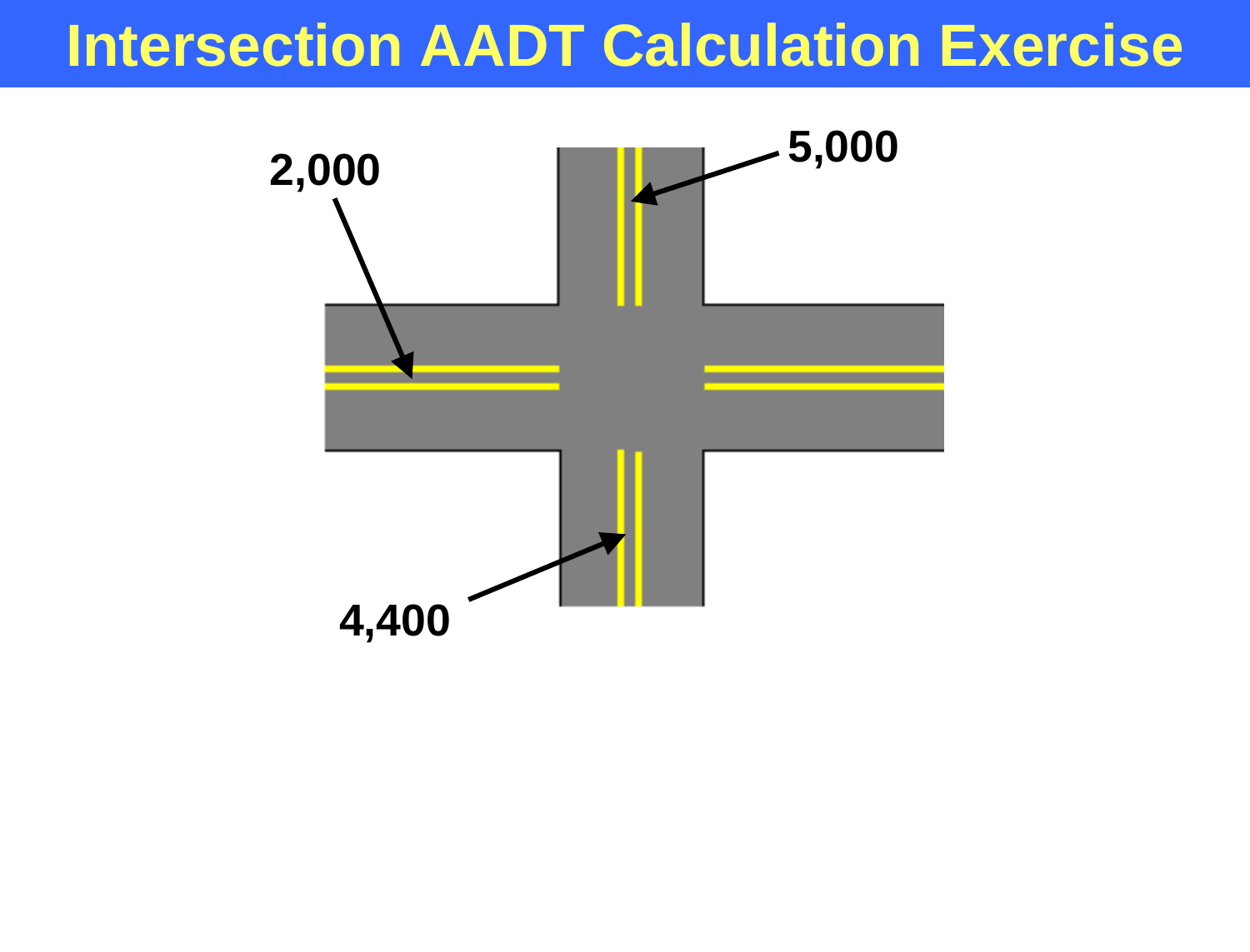#### **Intersection AADT Calculation Exercise**

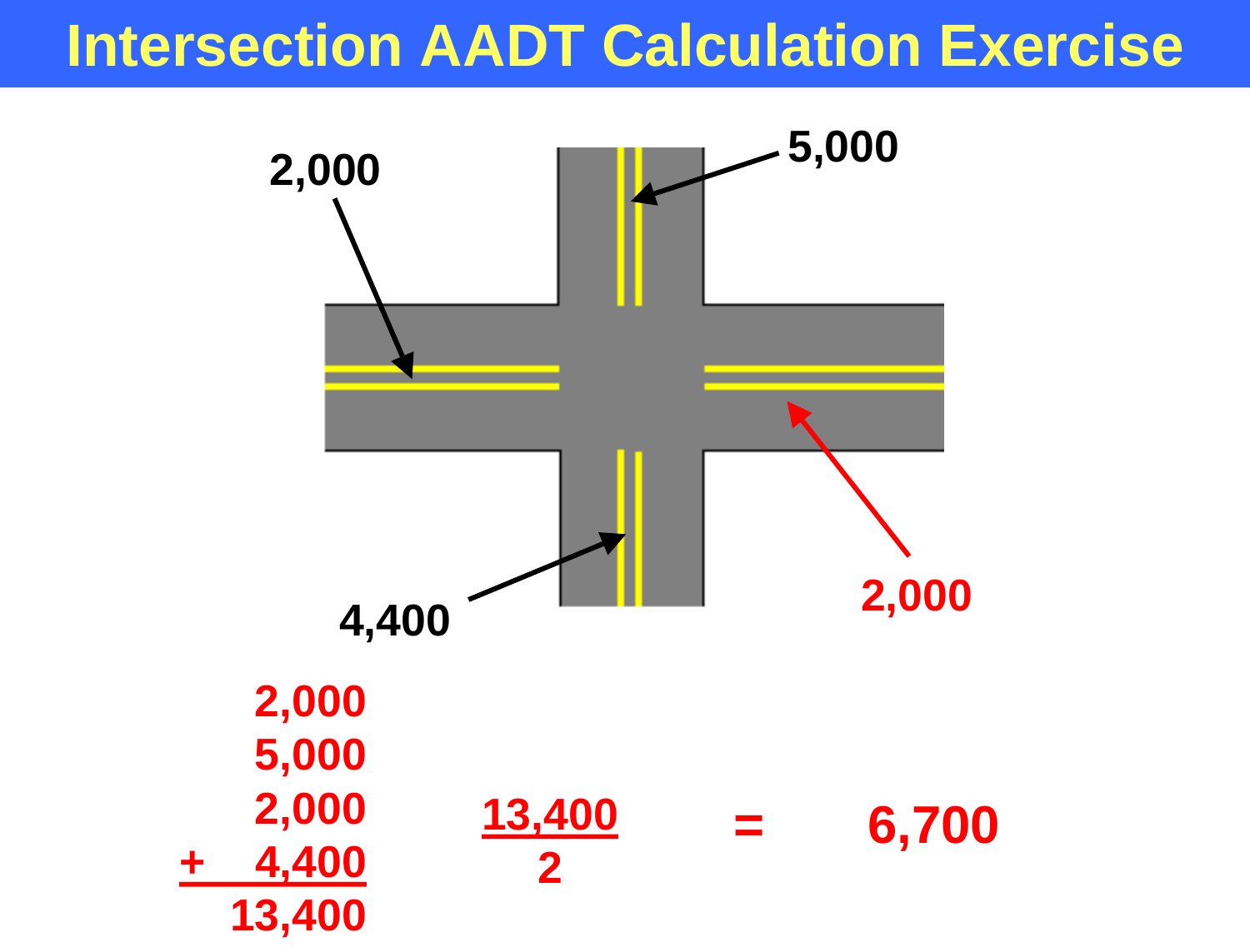# **Strip AADT Calculation**

- The AADT used for a strip location is a weighted average
- Calculate AADT for a strip by:

1) Multiply the AADT counts along the strip by the distance that each AADT value represents

- 2) Sum all of the AADT counts x distances
- 3) Divide by the total length of the strip
- 4) Round the result (usually to the nearest hundred)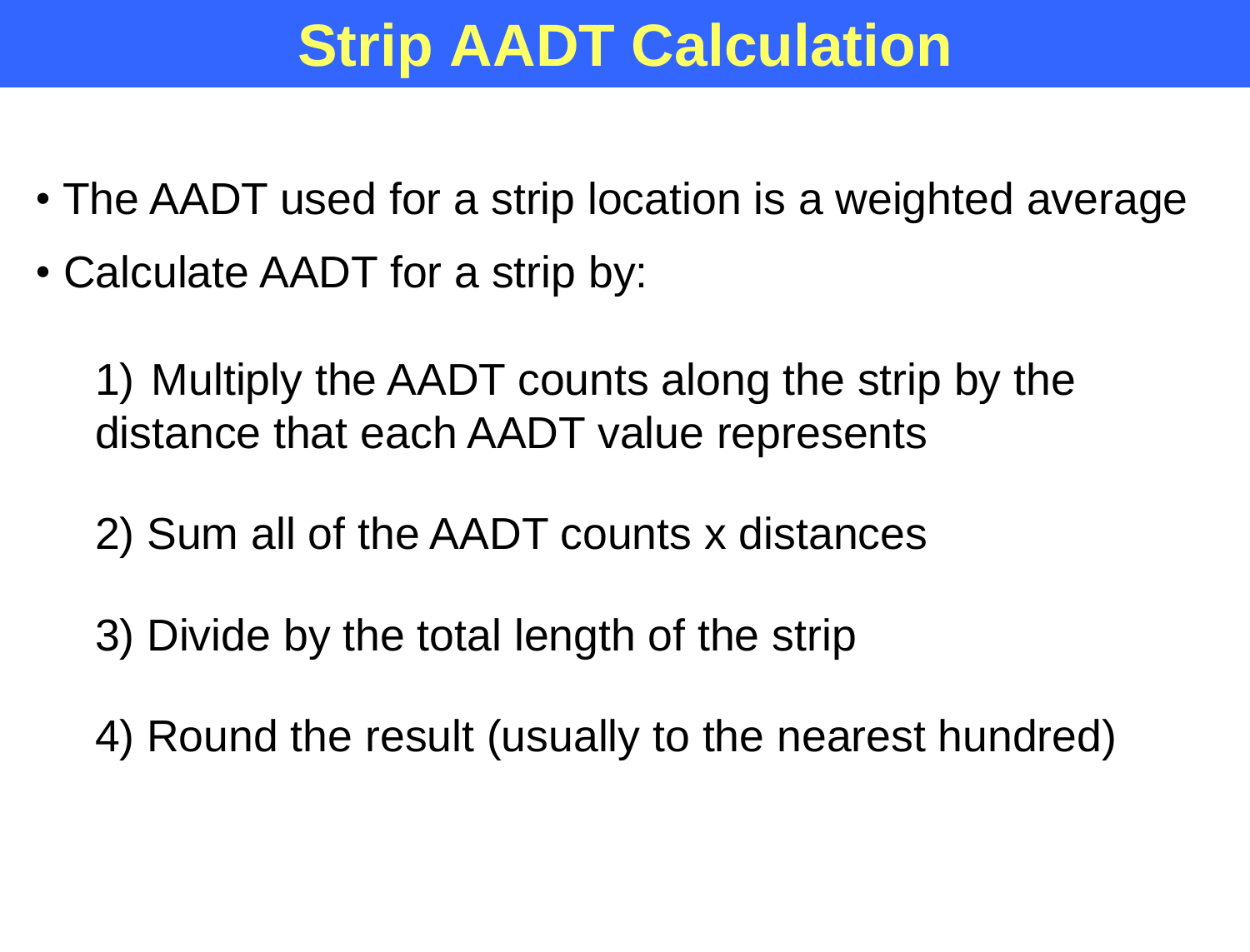## **Strip AADT Calculation Example**



Update AADT to 1998 figures:  $1623 * 1.03 = 1,672 \approx 1,700$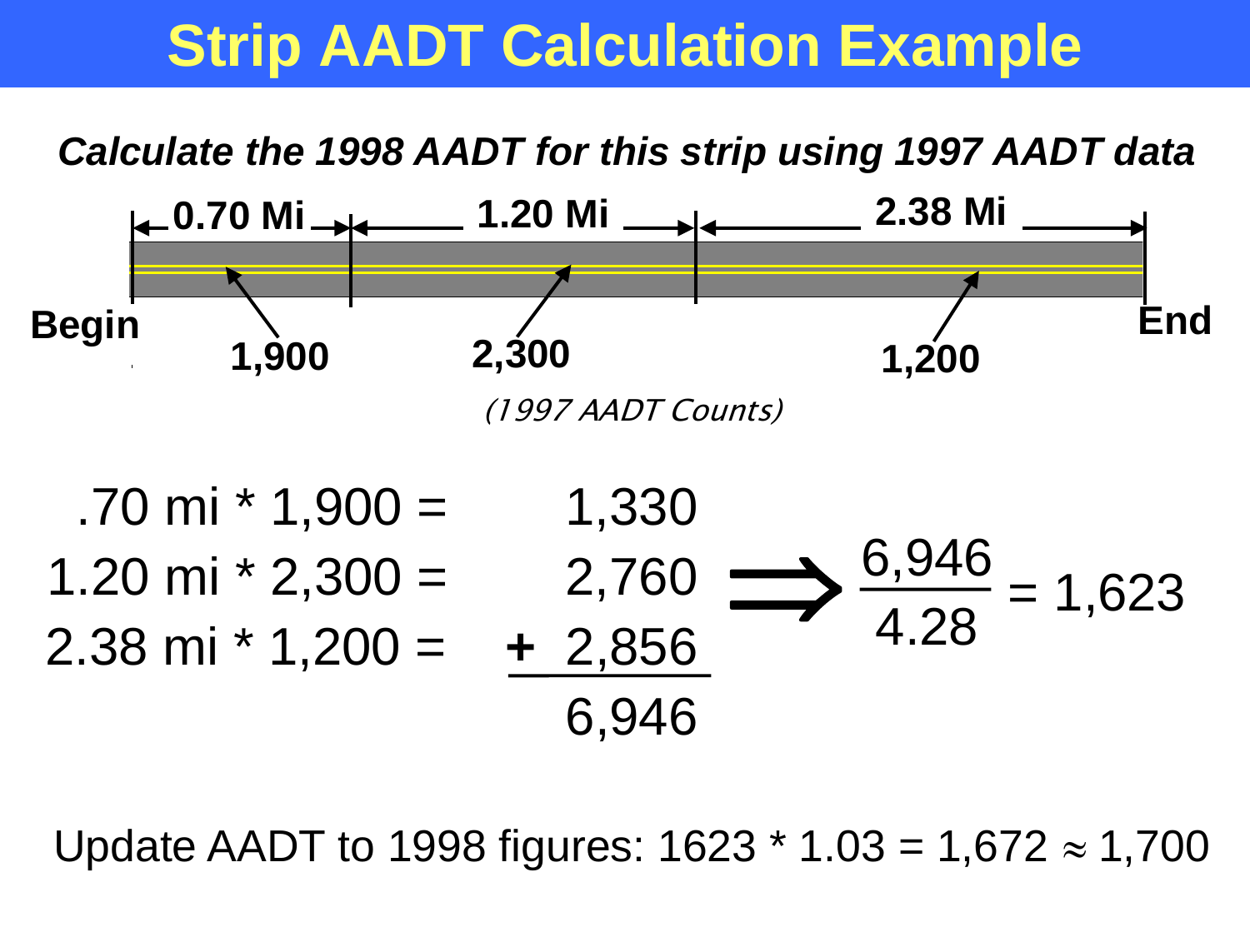#### **Strip AADT Calculation Exercise**